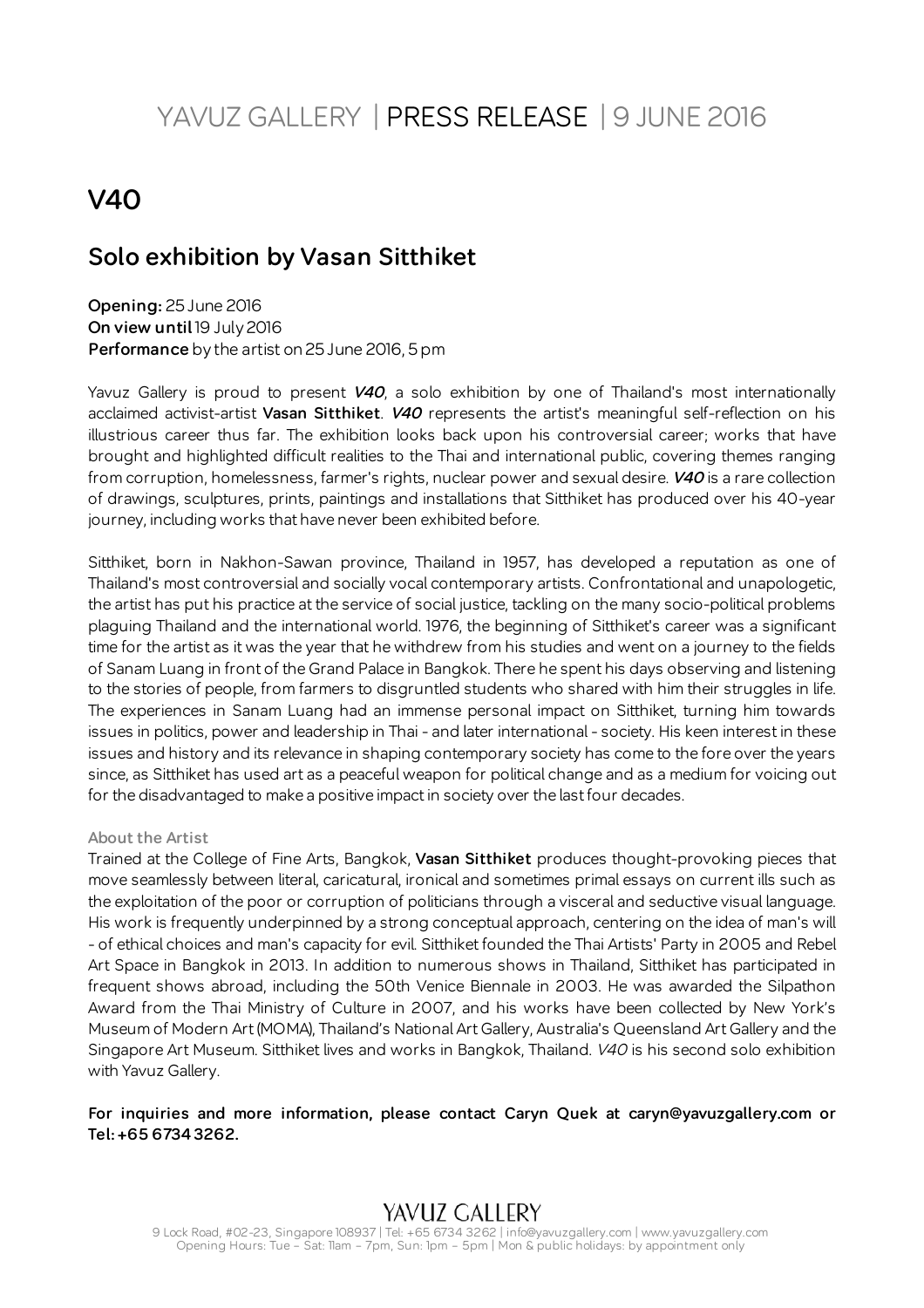

Farmers Series, 1998, clay on canvas, 100 x 100cm (each)

9 Lock Road, #02-23, Singapore 108937 | Tel: +65 6734 3262 | info@yavuzgallery.com | www.yavuzgallery.com Opening Hours: Tue – Sat: 11am – 7pm, Sun: 1pm – 5pm | Mon & public holidays: by appointment only